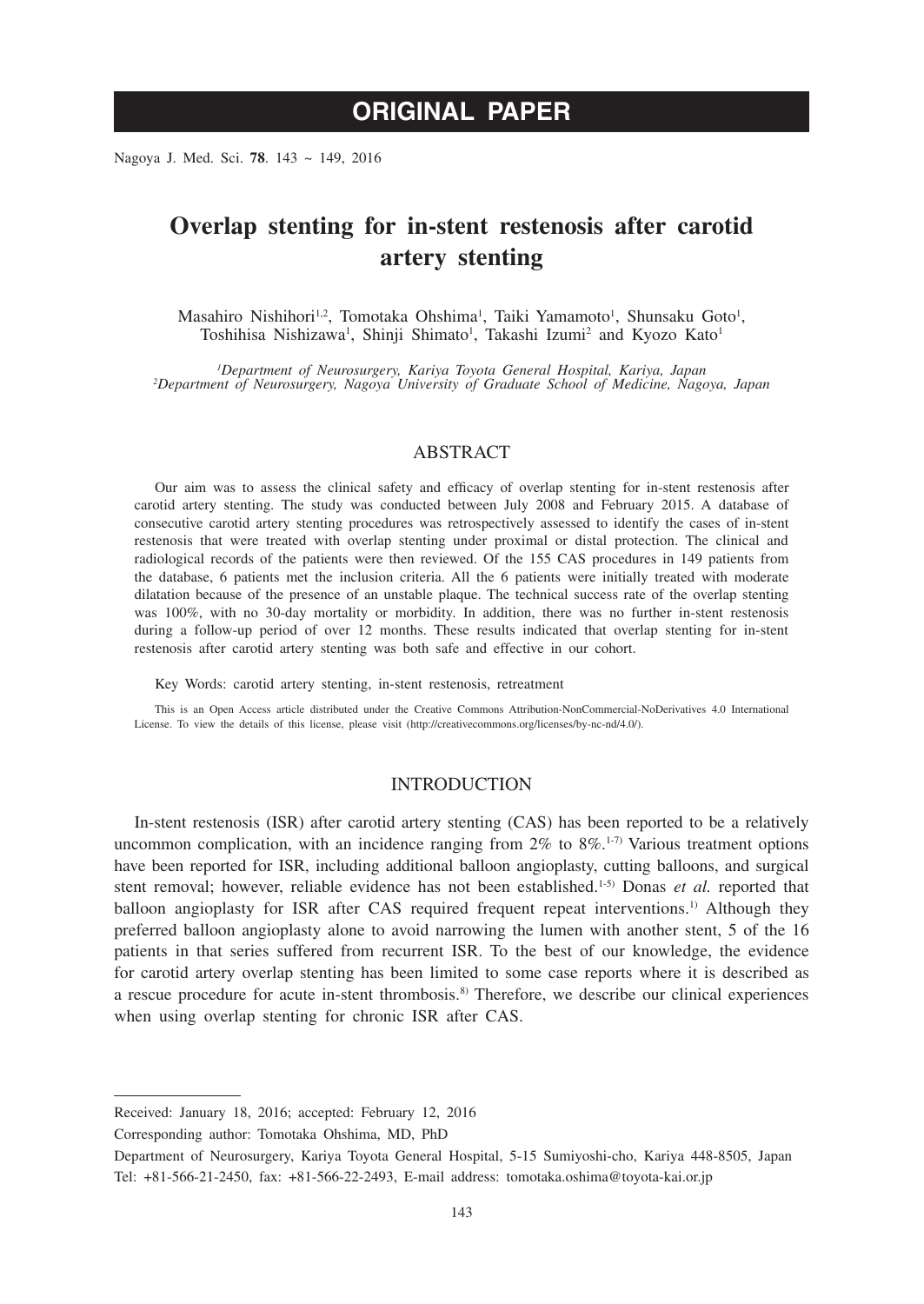# MATERIAL AND METHODS

# *Study design*

We performed a retrospective analysis of patients in a database of consecutive CAS procedures. Patients with ISR treated with overlap stenting under proximal or distal protection were included and their clinical data and outcomes were reviewed to assess the safety and effectiveness of the procedure. The study was conducted between July 2008 and December 2014, and results of follow-up examinations were obtained.

## *Patients*

We collected data on all consecutive CAS procedures at our institution during the study period, including the details of the embolic protection device (EPD) used and whether open-cell or closed-cell stents were implanted. However, the present study focused only on those patients who developed ISR that was treated with overlap stenting. The clinical and radiological records of each patient was then obtained and retrospectively analyzed from electronic medical chart.

# *Procedures*

# *1) Initial CAS strategy*

All patients were placed on dual antiplatelet therapy with clopidogrel (75 mg daily) and either cilostazol (200 mg daily) or aspirin (100 mg daily) for at least 7 days before the CAS procedure. All procedures were performed under local anesthesia. The selection of the protection device and stent design depended on the findings on preoperative plaque images. If the images indicated a vulnerable plaque, we tended to choose a proximal balloon protection and a close cell stent. However, recently, proximal protection was selected whenever possible because it offered universal protection to most plaque lesions. $9-10$ )

For the procedure, an 8-French gage (F) short sheath was introduced into the femoral artery. Intravenous heparin was then administrated to achieve an activated clotting time of 250¬–300 s. Our routine guiding system was co-axial with a 5-F inner catheter and an 8-F Optimo guiding catheter (TOKAI medical, Aichi, Japan). After advancing the Optimo guiding catheter into the common carotid artery, EPD was cautiously navigated under roadmap guidance to the distal lesion through the stenosis. Next, atropine sulfate (0.5 mg) was administered and pre-stenting balloon dilatation was most commonly applied to the narrowed lesions with a 3.5 mm  $\times$  40 mm angioplasty balloon.

The Carotid WALLSTENT® (Boston Scientific, Natick, MA, USA) was the most commonly deployed stent. Post-stenting dilatation was applied to the narrowest area using a 4.0–5.0 mm × 30 mm angioplasty balloon until 10 atmospheres of pressure or when the patient developed bradycardia. Postdilatation was cautiously performed and accepted up to approximately 50% residual stenosis. The dual antiplatelet therapy was continued for at least 30 days after CAS. Subsequently, single antiplatelet therapy with either clopidogrel (75 mg daily), cilostazol (200 mg daily) or aspirin (100 mg daily) was continued indefinitely.

#### *2) Assessment and follow-up*

Prior to CAS, patients underwent careful neurological examination, cerebral computed tomography, magnetic resonance imaging, carotid magnetic resonance angiography, echo/color-flow Doppler, and digital subtraction angiography. Follow-up with carotid ultrasound was typically after 3 days and after 1, 3, 6, 12, and 18 months. Digital subtraction angiography was performed when the flow velocity was 150 cm/s or more. Re-stenting (CAS) was indicated in symptomatic or asymptomatic patients with ISR of more than 50% or 80%, respectively. ISR was measured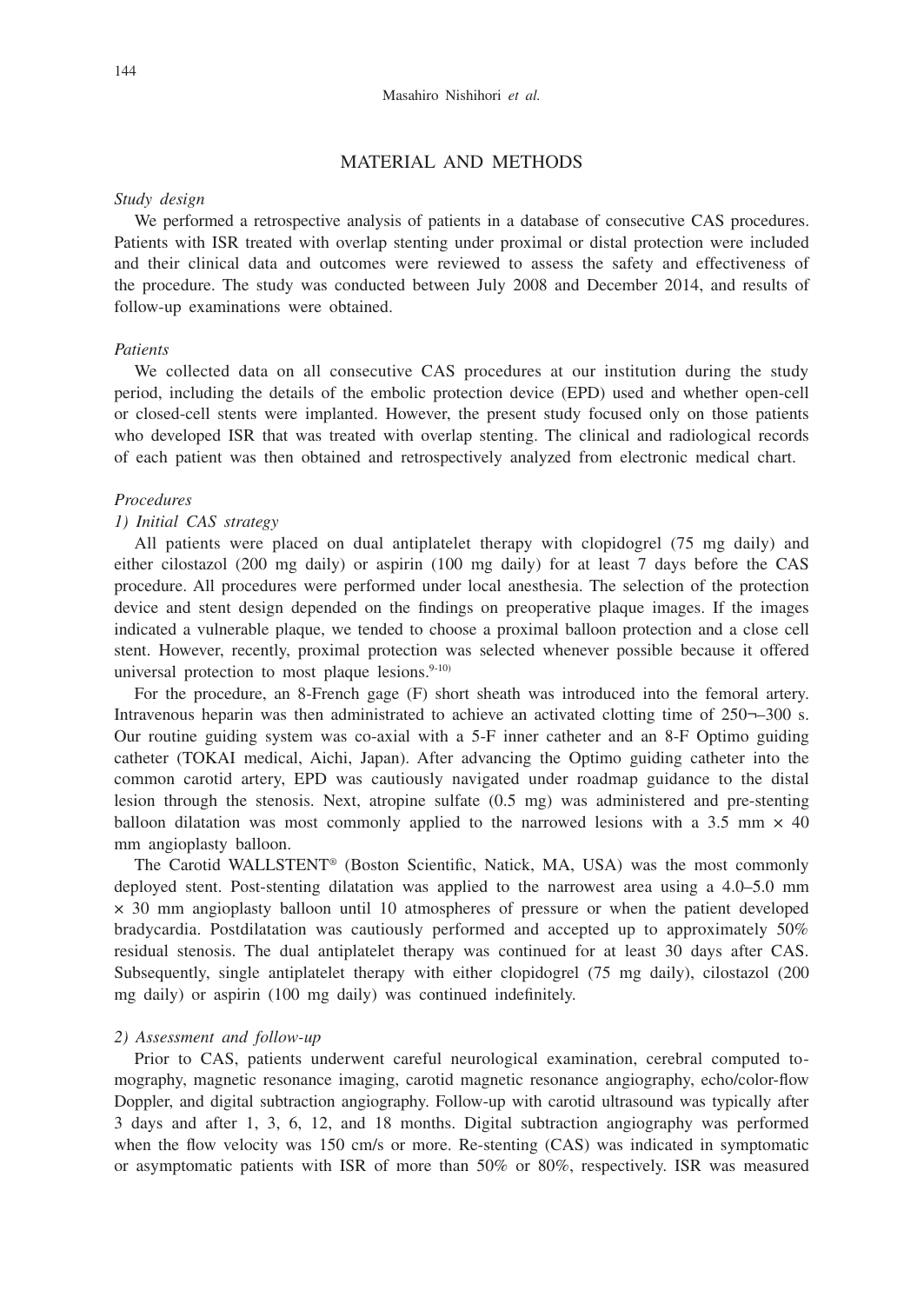145

according to the criteria of the North American Symptomatic Carotid Endoarterectomy Trial. If the stenosis did not meet these criteria, but was clearly deteriorating, only percutaneous transluminal angioplasty was performed.

#### *3) Overlap CAS technique*

Preoperative dual antiplatelet therapy and procedures of the guiding catheter placement were the same as those of the initial treatment. The inner membrane of ISR was believed to be formed by histologically stable intimal hyperplasia; therefore, the filter protection was used without hesitation, particularly in patients with apparent intolerance to transient internal carotid artery occlusion. As for the second stent (i.e., the overlap stent), we chose a longer stent than the first and placed it more distal to the first stent. After deploying the stent, post-stenting dilatation was applied to the narrowest area, using a 4.5–5.5 mm angioplasty balloons. Although postdilatation after the first CAS procedure was gently performed, this second postdilatation was strongly performed until the residual stenosis had been expanded to less than 30%.

#### **RESULTS**

#### *Characteristics of overlap CAS*

During the study period, 149 consecutive initial CAS procedures were performed at our institution (Table 1), among which 6 patients with ISR treated with overlap stenting were identified. The characteristics and outcomes of the 6 patients with ISR are summarized in Tables 2 and 3. All 6 patients were men, and their mean age was 72.5 years. Originally, 4 patients were symptomatic, and 5 patients had vulnerable plaques. The interval from initial treatment to retreatment was a median of 12 months (8–26 months). The average postoperative follow-up period after re-CAS was 19.2 months (12–32 months). Regarding the use of EPDs, initially, stenting balloon protections were used in all patients. At overlap stenting, filter protections were used in 3 patients. Although the lesions were easily crossed in 5 patients, the patient with the narrowest stenosis required additional predilatation. For the second stent (i.e., the overlap stent), we chose open-cell stents in 3 patients; in contrast, closed-cell stents were mainly used for the first stent. The residual stenosis after the initial and final treatments averaged 37% and 22%, respectively.

|                       |                   | Total<br>$(n = 149)$ |
|-----------------------|-------------------|----------------------|
|                       | Asymptomatic      | 51                   |
| Clinical presentation | Symptomatic       | 98                   |
|                       | Distal filter     | 39                   |
| Protection device     | Distal balloon    | 16                   |
|                       | Double balloon    | 94                   |
|                       | Closed-cell stent | 85                   |
| <b>Stent</b>          | Open-cell stent   | 64                   |

**Table 1** Characteristics of CAS patients at initial stenting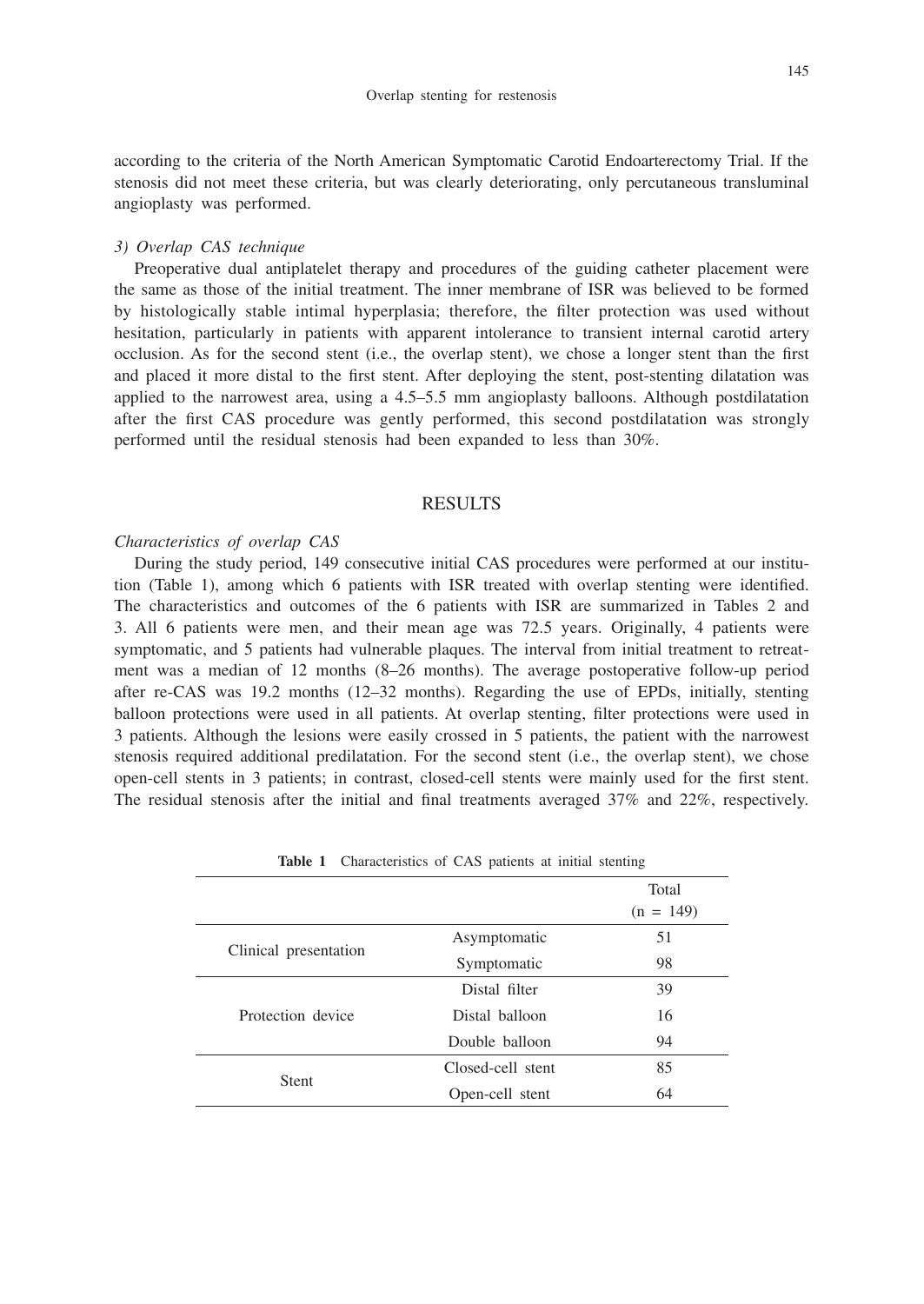|                |     |     | Clinical<br>presentation | MRI plaque<br>image |                            |                | EPD at the<br>initial CAS                            | Radiological findings                                            |                                                                             |
|----------------|-----|-----|--------------------------|---------------------|----------------------------|----------------|------------------------------------------------------|------------------------------------------------------------------|-----------------------------------------------------------------------------|
| Patient<br>No. | Age | Sex |                          |                     | Plaque<br>characterization | Initial stent  |                                                      | Residual<br>stenosis<br>at the<br>initial<br>treatment<br>$(\%)$ | Post<br><b>DWI</b><br>high<br>intensity<br>spots<br>after<br>initial<br>CAS |
| 1              | 71  | M   | symptomatic              | T1 high             | vulnerable                 | WALL           | Balloon                                              | 43                                                               | 3                                                                           |
| 2              | 72  | M   | asymptomatic             | T1 iso              | not vulnerable             | <b>PRECISE</b> | Balloon                                              | 47                                                               | 1                                                                           |
| 3              | 70  | M   | asymptomatic             | T1 high             | vulnerable                 | <b>WALL</b>    | Balloon                                              | 40                                                               | $\theta$                                                                    |
| 4              | 69  | M   | asymptomatic             | T1 high             | vulnerable                 | <b>WALL</b>    | Balloon                                              | 43                                                               | $\overline{0}$                                                              |
| 5              | 83  | M   | symptomatic              | T1 high             | vulnerable                 | <b>WALL</b>    | Filter<br>(Contralateral<br><b>ICA</b><br>occlusion) | 34                                                               | $\theta$                                                                    |
| 6              | 79  | M   | asymptomatic             | T1 high             | vulnerable                 | WALL           | Balloon                                              | 13                                                               |                                                                             |

**Table 2** Clinical characteristics and perioperative findings at initial CAS in 6 patients by overlapping stent

CAS: carotid artery stenting

EPD: embolic protection device

DWI: diffusion weighted image

MRI: magnetic resonance imaging

|                | Interval to<br>recurrence<br>(months) | Second stent   | EPD at the<br>second CAS |                                             | Ultrasound findings                             | Radiological findings                              |                                         |                                                                            |
|----------------|---------------------------------------|----------------|--------------------------|---------------------------------------------|-------------------------------------------------|----------------------------------------------------|-----------------------------------------|----------------------------------------------------------------------------|
| Patient<br>No. |                                       |                |                          | Pre-<br>retreatment<br><b>PSV</b><br>of ICA | Post-retreat-<br>ment PSV<br>after<br>12 months | Significant<br>re-restenosis<br>after<br>12 months | Final<br>residual<br>stenosis<br>$(\%)$ | Post<br><b>DWI</b><br>high<br>intensity<br>spots<br>after<br>second<br>CAS |
| 1              | 8                                     | <b>PRECISE</b> | Balloon                  | 388                                         | 96                                              | <b>NA</b>                                          | 28                                      | $\theta$                                                                   |
| $\overline{2}$ | 9                                     | <b>WALL</b>    | Filter                   | 237                                         | 146                                             | <b>NA</b>                                          | 25                                      | $\Omega$                                                                   |
| 3              | 15                                    | <b>PROTEGE</b> | Balloon                  | 231                                         | 79                                              | <b>NA</b>                                          | 7                                       | $\overline{0}$                                                             |
| $\overline{4}$ | 15                                    | <b>PRECISE</b> | Filter                   | 156                                         | 195                                             | <b>NA</b>                                          | 25                                      | 3                                                                          |
| 5              | 8                                     | <b>WALL</b>    | Filter                   | 309                                         | 98                                              | <b>NA</b>                                          | 35                                      | $\theta$                                                                   |
| 6              | 26                                    | <b>WALL</b>    | Balloon                  | 178                                         | 50                                              | <b>NA</b>                                          | 14                                      | $\Omega$                                                                   |

**Table 3** Interval to recurrence and perioperative findings before and after re-CAS treatment

PSV: peak systolic velocity

NA: not applicable

#### *Complications*

There were no procedure-related complications in any of the 6 patients. The number of post-treatment magnetic resonance diffusion-weighted image spots the day after treatment was 0–3 (median 0, mean 0.5). Owing to the limited ischemic complications, no patient developed new neurological symptoms during the perioperative period, and there was no 30-day mortality or morbidity. Although only case 4 showed a little worsening of ICA velocity 12 months after overlap stenting, there was no further ISR during the follow-up period of over 12 months (Table 3).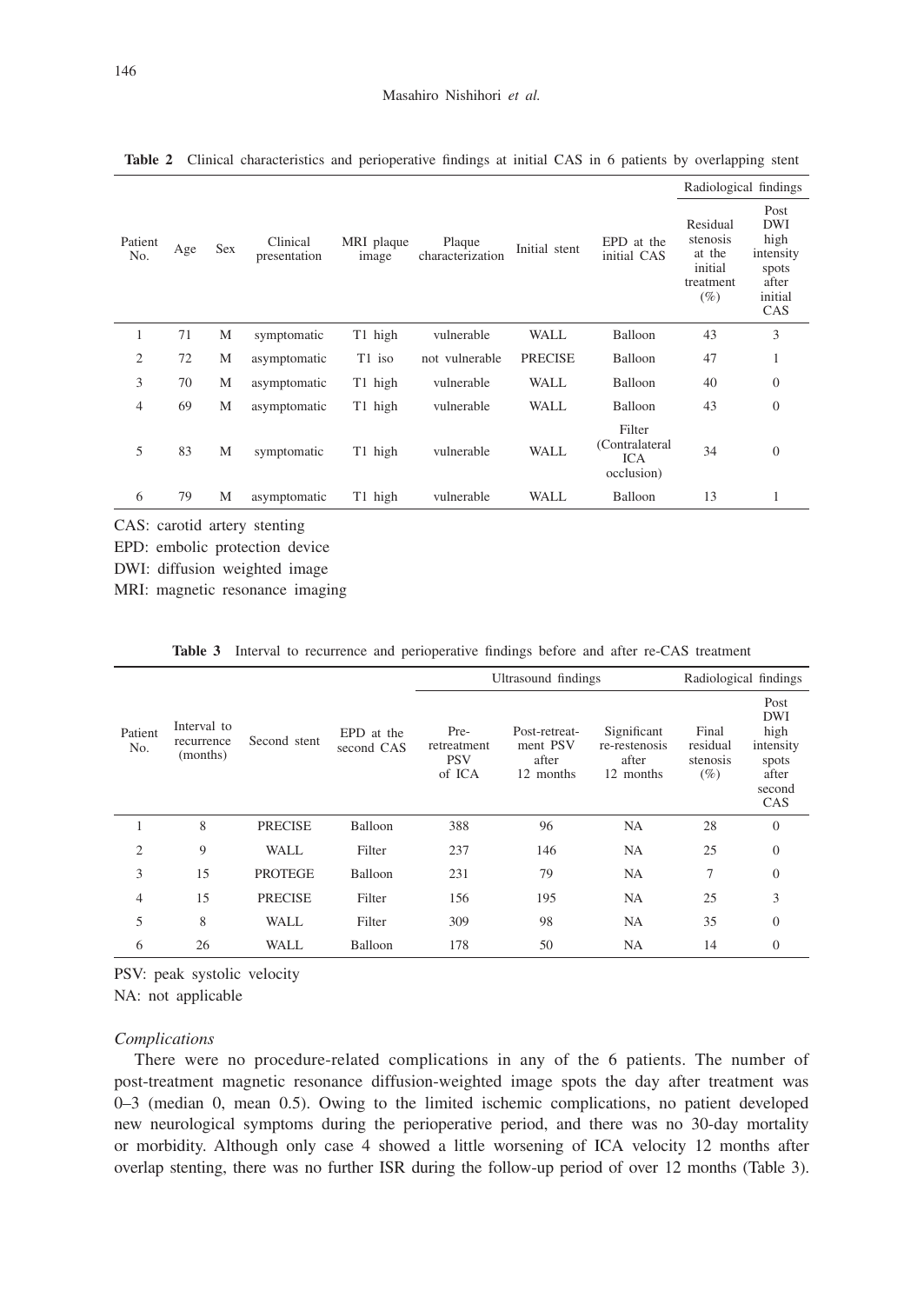

**Fig. 1** Lateral angiography images of initial CAS and re-CAS procedures in case 1

**Fig 1A:** Initial digital subtraction angiography (lateral view) showed severe stenosis and ulcerous change of the left internal carotid artery.

**Fig. 1B:** Postdilatation was performed using a 4.0 mm  $\times$  30 mm balloon under double balloon protection.

Fig. 1C: Final view after deployment of the first stent (Carotid WALLSTENT<sup>®</sup> 8.0 mm  $\times$  21 mm).

Fig. 1D: Digital subtraction angiography revealed in-stent restenosis.

Fig. 1E: Postdilatation was applied aggressively with a 4.5 mm  $\times$  30 mm angioplasty balloon under distal filter protection during the second (overlap) stenting procedure.

Fig. 1F: Final view after the second (overlap) stenting (PRECISE® 8.0 mm  $\times$  30 mm).

## *A representative case*

A representative case can be seen in Figures 1A–F. The case is of a man in his early seventies who presented with acute ischemic symptoms. Originally, severe stenosis was evident bilaterally in his internal carotid arteries. The first balloon percutaneous transluminal angioplasty was gently performed in the right internal carotid artery before left-sided CAS was performed (Figure 1A–C). A few months later, the carotid stent was deployed as the second stage of treatment for the right side lesion. However, 8 months after the left-side CAS, ultrasound revealed ISR with a maximum velocity of 388 cm/s in the left internal carotid artery. Digital subtraction angiography showed severe ISR (Figure 1D), so overlap stenting was deployed with aggressive postdilatation using a larger angioplasty balloon (Figures 1E and F).

# **DISCUSSION**

In the present study, we have summarized our experience of overlap stenting for chronic ISR after CAS, including a detailed review of a representative case. We assessed the clinical safety and efficacy of overlap stenting for ISR after CAS. Concurrently, the risk factors and period of developing ISR showed a similar trend with those of previous reports.

Most ischemic events in patients with carotid artery stenosis initially tend to have an embolic source and are not related to chronic hypo-perfusion.<sup>8)</sup> The initial CAS procedure should be performed to prevent future embolization by scaffolding the ruptured plaque against the vessel wall using a stent, avoiding intra-procedural plaque rupture if possible. Greater degrees of postdilatation are associated with more scissoring of the stent wires on the plaque that eventually leads to embolization. As for stent, Bosiers *et al.* reported that closed-cell stents had lower postprocedural complication rates than open-cell stents.7) Therefore, we employed gentle postdilatation and closed-cell stents at the first stenting for vulnerable plaque as a secure method.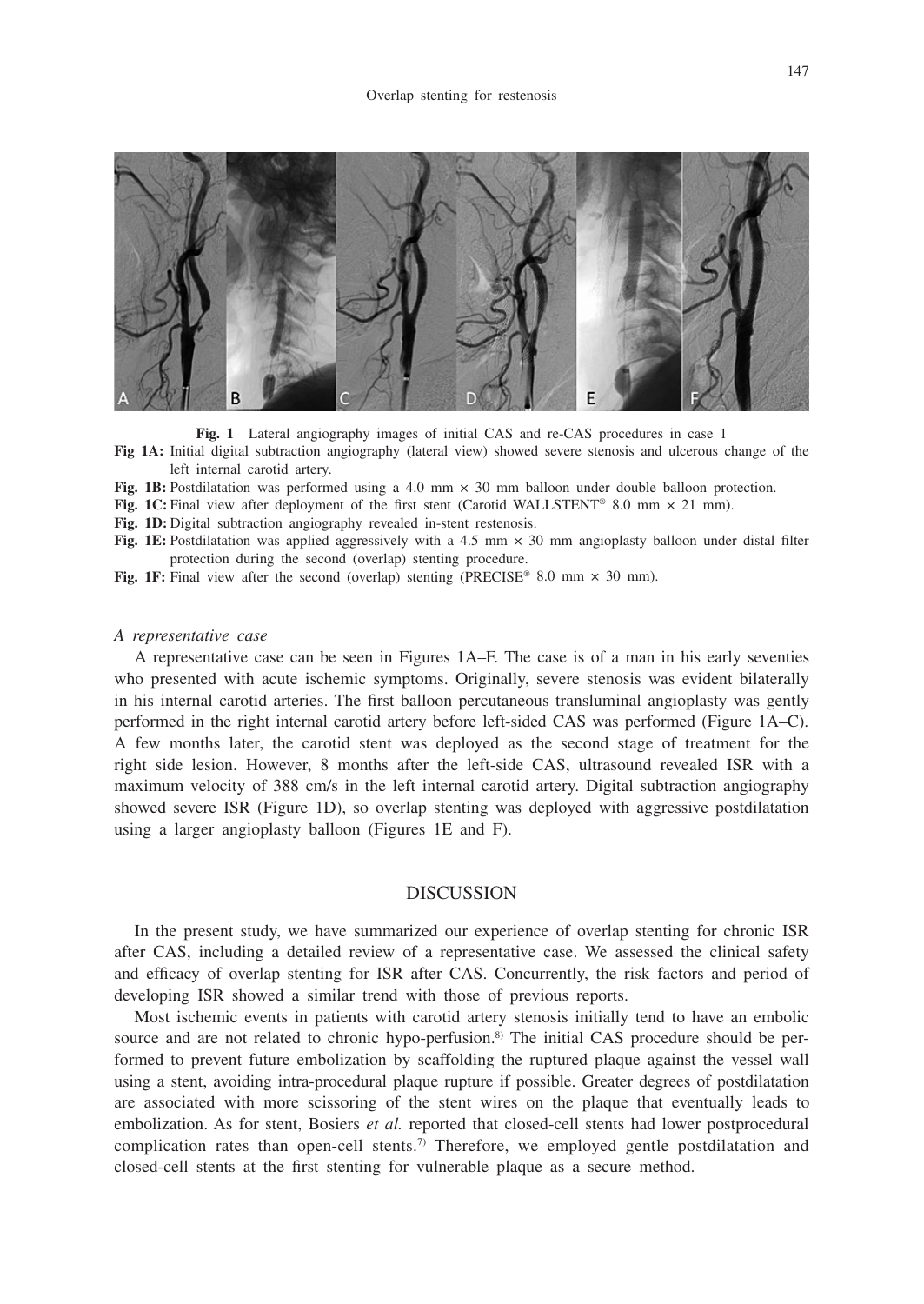| Author                        |             | ISR rate | Endovascular treatment |                |              |         |                             |
|-------------------------------|-------------|----------|------------------------|----------------|--------------|---------|-----------------------------|
|                               | Case number |          | BA                     | <b>CB</b>      | $BA + Stent$ | Surgery | Recurrence                  |
| Setacci $20053$               | 15/416      | 3.6%     | 3                      | $\overline{4}$ | 8            |         | $\theta$                    |
| Levy 2005 $^{2}$              | 6/122       | $4.9\%$  | $\overline{4}$         |                |              |         | $\mathcal{D}_{\mathcal{L}}$ |
| Zhou $2006$ <sup>4)</sup>     | 7/208       | $3.4\%$  |                        | 4              | 2            |         | 2                           |
| Reimers $2006$ <sup>18)</sup> | 32/820      | $3.2\%$  | 12                     | 10             | 10           |         |                             |
| Donas $2011^{-1}$             | 16/482      | $3.3\%$  | 12                     | $\Omega$       |              |         |                             |
| Current study 2015            | 6/149       | $4.0\%$  | $\Omega$               | $\Omega$       | 6            |         | $\left( \right)$            |

**Table 4** Published reports regarding ISR after CAS in the recent decade and our series.

BA: Balloon Angioplasty

CB: Cutting Balloon

Table 4 shows the summary of treatment for ISR previously described in the literature (surgical stent removal is included). Generally, because the intimal hyperplasia that is recognized as a major cause of ISR comprises fibrous tissue with smooth muscle cell proliferation, additional interventions, such as PTA or overlap stent, are safe and have little risk of plaque rupture.<sup>11)</sup> All our patients were successfully treated with overlap stenting without any thromboembolic complications despite that fact that we used a larger postdilatation balloon and permitted the use of open-cell stents that have stronger radial force than closed-cell stents in the second procedure, regardless of whether patients had vulnerable plaques. Among these reports, Donas *et al.*1) and Levy *et al.*<sup>2)</sup> selected balloon angioplasty in more than half of the cases, and their recurrence rates were relatively frequent compared with those of other series. Compared with it, none of our patients showed any recurrence after overlapping stent for an average of 19.2 months.

As shown in our study (Table 2), it is possible that residual stenosis greater than about 30% after the initial treatment could be a risk factor for restenosis. Shankar *et al.* also reported that the most important factors associated with restenosis were residual stenosis of more than 30% (particularly  $\geq 50\%$ ) in the immediate post-CAS period and a plaque length of more than 2 cm.12) Ogata *et al.* similarly commented that residual stenosis of 30% or more was significantly associated with restenosis or subacute stent thrombosis.6) Specifically, the risk of restenosis appeared greatest when gentle postdilatation resulted in a residual stenosis of 30% or more among patients with unstable plaques. When ISR occurs, intimal hyperplasia typically follows 3 months to 3 years after initial CAS.13-15) In our series, ISR also arose at a median of 12 months. It is necessary to recommend close follow-up examinations to patients with residual stenosis, as per our hospital protocol.

This report has some limitations. Of note, we only included a small number of patients with ISR from a single institution in a retrospective design. Therefore, we were also unable to compare different treatment options, such as cutting-balloon angioplasty, drug-eluting balloons, or surgical stent removal. The careful observation of the course of patients undergoing overlap stenting will be required to evaluate the long-term durability and prognosis associated with the procedure. Further case collection and reporting are therefore required.

# **CONCLUSIONS**

Our results indicated that overlap stenting for ISR after CAS was both safe and effective.